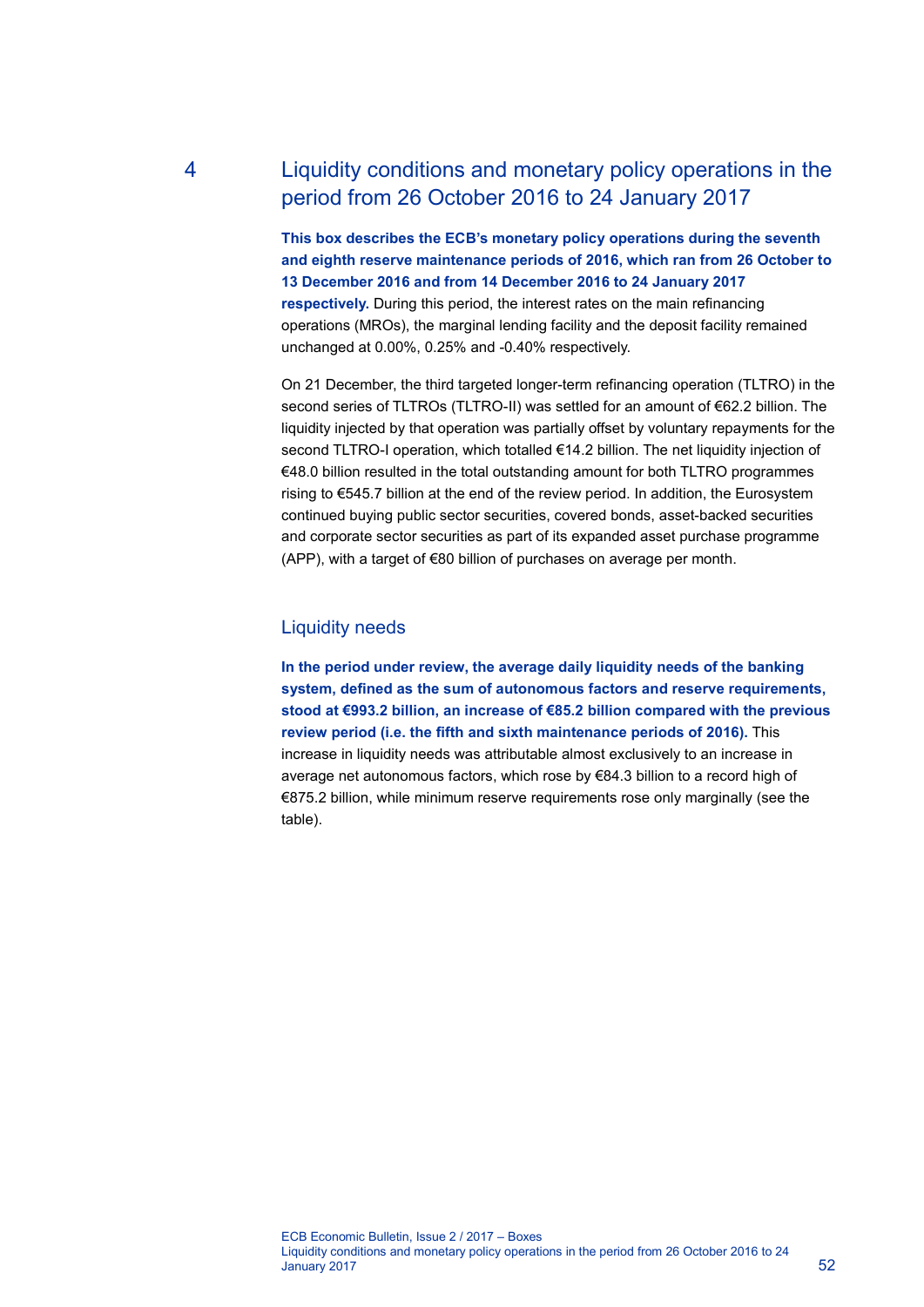#### **Table**

### Eurosystem liquidity situation

|                                                            | 26 October 2016 to 24<br>January 2017 |            | 27 July 2016 to 25 October<br>2016 | <b>Eighth maintenance</b><br>period |            | <b>Seventh maintenance</b><br>period |            |
|------------------------------------------------------------|---------------------------------------|------------|------------------------------------|-------------------------------------|------------|--------------------------------------|------------|
| Liabilities - liquidity needs (averages; EUR billions)     |                                       |            |                                    |                                     |            |                                      |            |
| <b>Autonomous liquidity factors</b>                        | 1,944.8                               | $(+28.1)$  | 1,916.7                            | 1,942.8                             | $(-3.7)$   | 1,946.5                              | $(+8.1)$   |
| <b>Banknotes in circulation</b>                            | 1,110.5                               | $(+14.9)$  | 1,095.5                            | 1,119.1                             | $(+16.1)$  | 1,103.1                              | $(+8.3)$   |
| <b>Government deposits</b>                                 | 152.0                                 | $(+0.1)$   | 151.9                              | 143.0                               | $(-16.6)$  | 159.7                                | $(-8.6)$   |
| Other autonomous factors                                   | 682.3                                 | $(+13.0)$  | 669.3                              | 680.6                               | $(-3.2)$   | 683.7                                | $(+8.4)$   |
| <b>Monetary policy instruments</b>                         |                                       |            |                                    |                                     |            |                                      |            |
| <b>Current accounts</b>                                    | 867.8                                 | $(+105.8)$ | 762.0                              | 919.0                               | $(+95.2)$  | 823.9                                | $(+46.5)$  |
| Minimum reserve requirements                               | 118.0                                 | $(+0.8)$   | 117.2                              | 118.8                               | $(+1.4)$   | 117.4                                | $(-0.4)$   |
| <b>Deposit facility</b>                                    | 437.1                                 | $(+67.2)$  | 369.9                              | 434.4                               | $(-4.9)$   | 439.4                                | $(+52.1)$  |
| Liquidity-absorbing fine-tuning operations                 | 0.0                                   | $(+0.0)$   | 0.0                                | 0.0                                 | $(+0.0)$   | 0.0                                  | $(+0.0)$   |
| Assets - liquidity supply (averages; EUR billions)         |                                       |            |                                    |                                     |            |                                      |            |
| <b>Autonomous liquidity factors</b>                        | 1,070.0                               | $(-56.2)$  | 1,126.2                            | 1,042.1                             | $(-51.8)$  | 1,093.9                              | $(-21.6)$  |
| Net foreign assets                                         | 681.5                                 | $(-4.7)$   | 686.3                              | 674.7                               | $(-12.8)$  | 687.4                                | $(-0.4)$   |
| Net assets denominated in euro                             | 388.4                                 | $(-51.5)$  | 439.9                              | 367.4                               | $(-39.1)$  | 406.5                                | $(-21.3)$  |
| <b>Monetary policy instruments</b>                         |                                       |            |                                    |                                     |            |                                      |            |
| Open market operations                                     | 2,179.9                               | $(+257.2)$ | 1,922.7                            | 2,254.3                             | $(+138.3)$ | 2,116.0                              | $(+128.1)$ |
| <b>Tender operations</b>                                   | 563.2                                 | $(+29.7)$  | 533.5                              | 583.5                               | $(+37.8)$  | 545.8                                | $(+4.9)$   |
| <b>MROs</b>                                                | 34.3                                  | $(-6.4)$   | 40.6                               | 34.6                                | $(+0.6)$   | 34.0                                 | $(-3.4)$   |
| Three-month LTROs                                          | 13.3                                  | $(-6.1)$   | 19.3                               | 11.7                                | $(-2.9)$   | 14.6                                 | $(-3.1)$   |
| <b>TLTRO-I operations</b>                                  | 47.2                                  | $(-13.1)$  | 60.3                               | 40.8                                | $(-11.8)$  | 52.6                                 | $(-3.7)$   |
| <b>TLTRO-II operations</b>                                 | 468.5                                 | $(+55.2)$  | 413.2                              | 496.4                               | $(+51.8)$  | 444.6                                | $(+15.1)$  |
| <b>Outright portfolios</b>                                 | 1,616.7                               | $(+227.4)$ | 1,389.2                            | 1,670.8                             | $(+100.6)$ | 1,570.2                              | $(+123.2)$ |
| First covered bond purchase programme                      | 13.1                                  | $(-2.8)$   | 15.9                               | 12.5                                | $(-1.0)$   | 13.5                                 | $(-1.7)$   |
| Second covered bond purchase programme                     | 7.0                                   | $(-0.4)$   | 7.4                                | 6.9                                 | $(-0.1)$   | 7.0                                  | $(-0.2)$   |
| Third covered bond purchase programme                      | 202.7                                 | $(+11.2)$  | 191.6                              | 205.0                               | $(+4.2)$   | 200.8                                | $(+6.1)$   |
| Securities Markets Programme                               | 102.2                                 | $(-4.9)$   | 107.1                              | 102.2                               | $(-0.0)$   | 102.2                                | $(-3.2)$   |
| Asset-backed securities purchase programme                 | 22.4                                  | $(+1.9)$   | 20.5                               | 23.0                                | $(+1.0)$   | 21.9                                 | $(+1.2)$   |
| Public sector purchase programme                           | 1.221.2                               | $(+198.2)$ | 1,023.0                            | 1,268.6                             | $(+88.0)$  | 1,180.6                              | $(+107.7)$ |
| Corporate sector purchase programme                        | 48.0                                  | $(+24.2)$  | 23.9                               | 52.6                                | $(+8.5)$   | 44.1                                 | $(+13.3)$  |
| <b>Marginal lending facility</b>                           | 0.2                                   | $(+0.1)$   | 0.1                                | 0.2                                 | $(+0.1)$   | 0.2                                  | $(+0.1)$   |
| Other liquidity-based information (averages; EUR billions) |                                       |            |                                    |                                     |            |                                      |            |
| Aggregate liquidity needs                                  | 993.2                                 | $(+85.2)$  | 908.0                              | 1,019.9                             | $(+49.5)$  | 970.3                                | $(+29.3)$  |
| Autonomous factors <sup>1</sup>                            | 875.2                                 | $(+84.3)$  | 790.8                              | 901.1                               | $(+48.2)$  | 852.9                                | $(+29.6)$  |
| <b>Excess liquidity</b>                                    | 1,186.7                               | $(+172.0)$ | 1,014.7                            | 1,234.5                             | $(+88.8)$  | 1,145.7                              | $(+98.9)$  |
| Interest rate developments (averages; percentages)         |                                       |            |                                    |                                     |            |                                      |            |
| <b>MROs</b>                                                | 0.00                                  | $(+0.00)$  | 0.00                               | 0.00                                | $(+0.00)$  | 0.00                                 | $(+0.00)$  |
| <b>Marginal lending facility</b>                           | 0.25                                  | $(+0.00)$  | 0.25                               | 0.25                                | $(+0.00)$  | 0.25                                 | $(+0.00)$  |
| <b>Deposit facility</b>                                    | $-0.40$                               | $(+0.00)$  | $-0.40$                            | $-0.40$                             | $(+0.00)$  | $-0.40$                              | $(+0.00)$  |
| <b>EONIA</b>                                               | $-0.350$                              | $(-0.008)$ | $-0.342$                           | $-0.351$                            | $(-0.003)$ | $-0.348$                             | $(-0.003)$ |

Source: ECB.<br>Notes: Since all figures in the table are rounded, in some cases the figure indicated as the change relative to the previous period does not represent the difference between the<br>rounded figures provided for t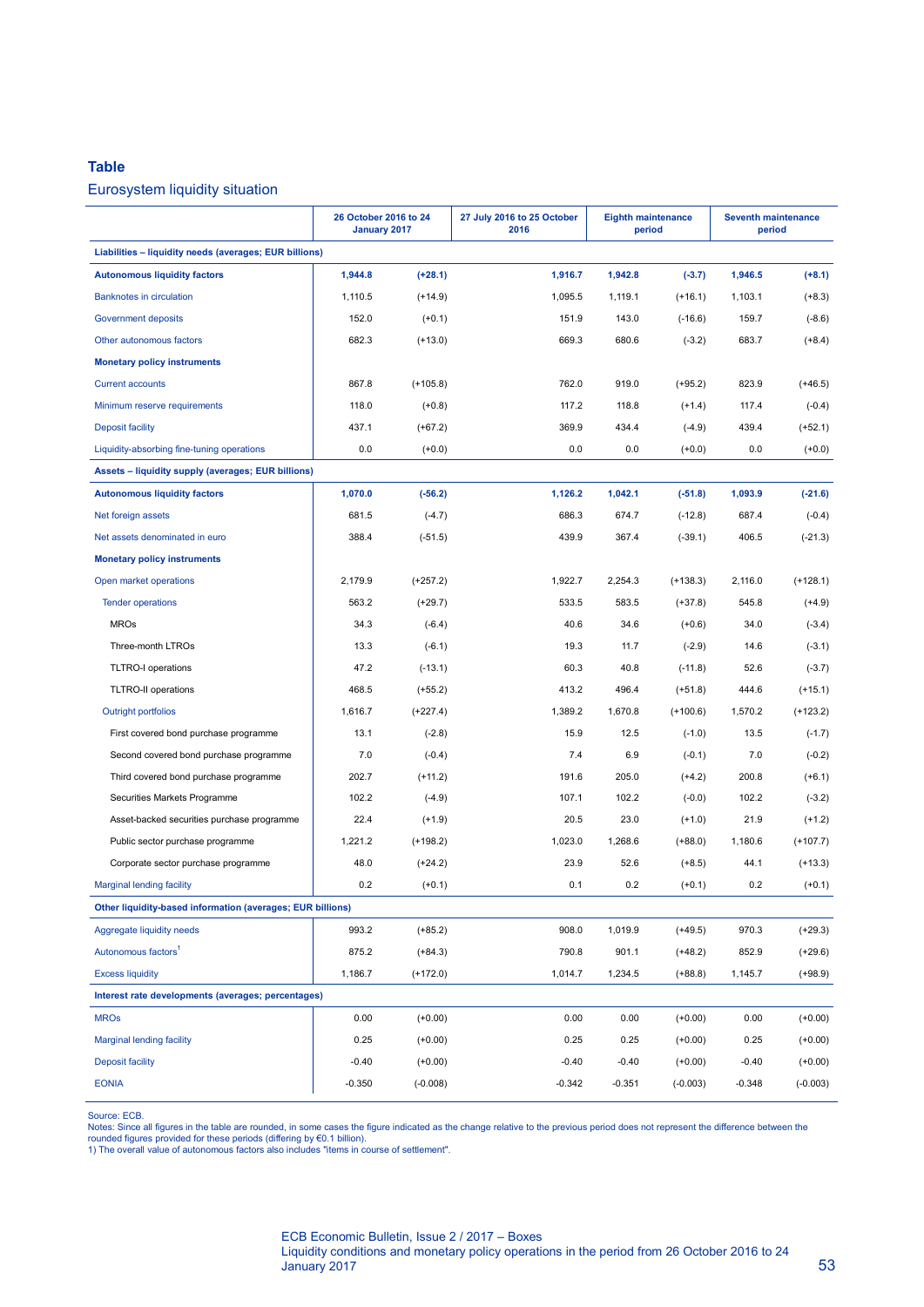**The increase in autonomous factors was largely the result of an increase in liquidity-absorbing factors.** The main contributor to that increase was average demand for banknotes, which increased by €14.9 billion to stand at €1,110.5 billion, broadly in line with usual year-end patterns. Average other autonomous factors also increased, rising by €13.0 billion to stand at €682.3 billion. Average government deposits were more or less unchanged, increasing by just €0.1 billion to stand at €152.0 billion.

**Liquidity-providing autonomous factors decreased over the review period, as a result of the continuing decline in net assets denominated in euro, coupled with a slight decrease in net foreign assets.** Average net assets denominated in euro fell to €388.4 billion, down €51.5 billion from the previous review period, on account of a decline in financial assets held by the Eurosystem for purposes other than monetary policy, combined with an increase in liabilities held with national central banks by foreign official institutions. It is likely that these institutions increased their holdings as a result of limited investment opportunities in the market. Average net foreign assets decreased by €4.7 billion to €681.5 billion.

**The volatility of autonomous factors remained elevated, broadly unchanged from the previous review period.** That volatility primarily reflected fluctuations in both government deposits and net assets denominated in euro.

# Liquidity provided through monetary policy instruments

**The average amount of liquidity provided through open market operations – both tender operations and the asset purchase programmes – increased by €257.2 billion to stand at €2,179.9 billion (see the chart).** This increase was primarily due to the ECB's expanded asset purchase programme.



Evolution of monetary policy instruments and excess

Source: ECB.

**Chart**

**The average amount of liquidity provided through tender operations increased by €29.7 billion to stand at €563.2 billion.** The increase in the liquidity provided by TLTROs more than offset the decline in the liquidity supplied via regular operations. Average liquidity provided via MROs and three-month LTROs decreased by €6.4 billion and €6.1 billion respectively, while the average outstanding amount of TLTROs increased by €42.1 billion, largely as a net effect of the settlement of the third TLTRO-II operation and voluntary early repayments for funds borrowed via the second TLTRO-I operation.

**Average liquidity provided through the APP increased by €227.4 billion to stand at €1,616.7 billion, mainly on account of the public sector purchase programme (PSPP).** Average liquidity provided by the public sector purchase programme, the third covered bond purchase programme, the asset-

#### ECB Economic Bulletin, Issue 2 / 2017 – Boxes Liquidity conditions and monetary policy operations in the period from 26 October 2016 to 24  $J$ anuary 2017  $\frac{54}{54}$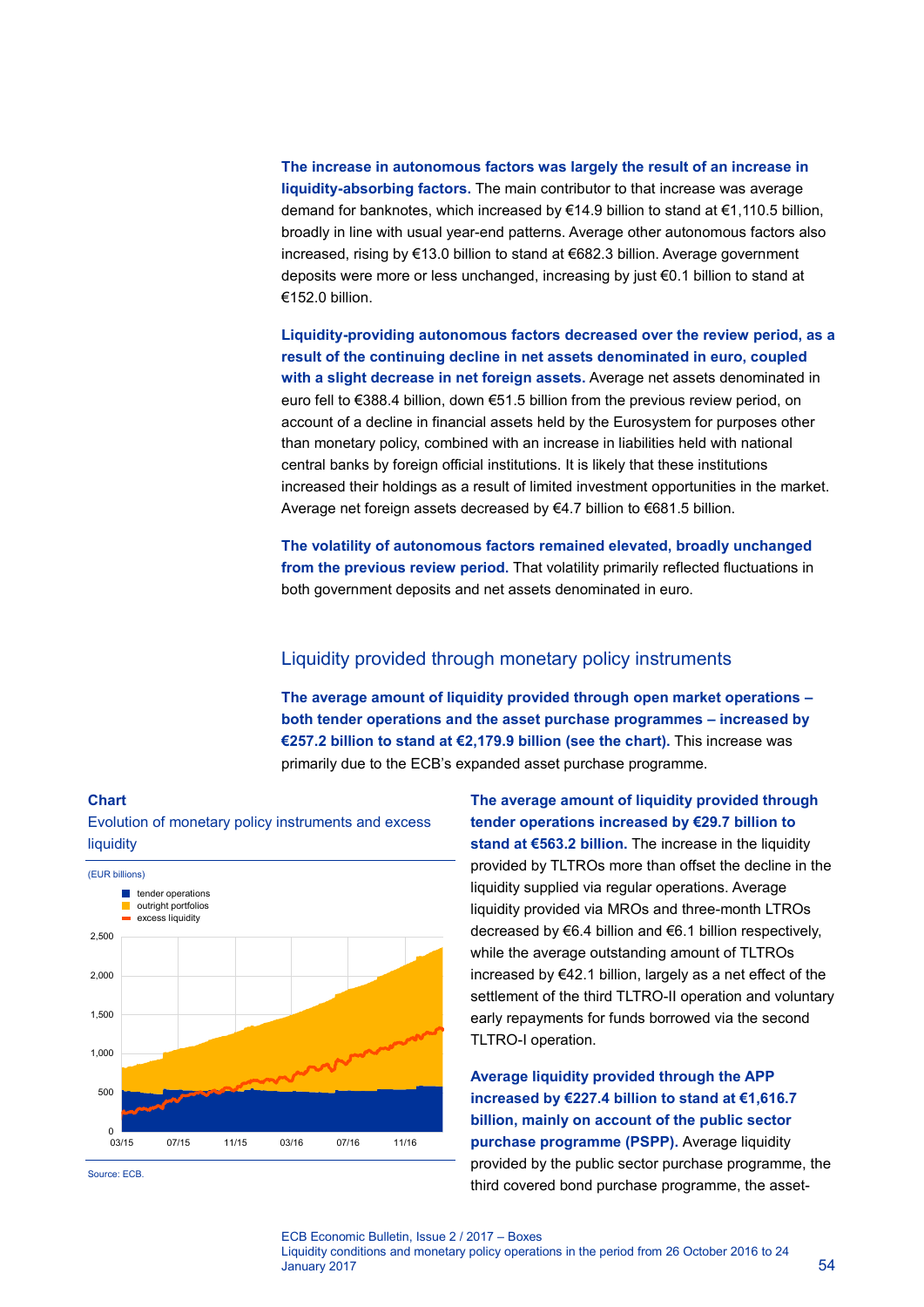backed securities purchase programme and the corporate sector purchase programme rose by €198.2 billion, €11.2 billion, €1.9 billion and €24.2 billion respectively. The redemption of bonds held under the Securities Markets Programme and the two previous covered bond purchase programmes totalled €8.1 billion.

# Excess liquidity

**As a consequence of the developments detailed above, average excess liquidity rose by €172.0 billion to stand at €1,186.7 billion in the period under review (see the chart).** In the seventh maintenance period, average excess liquidity rose by €98.9 billion on account of liquidity provided by the APP. The smaller increase of €88.8 billion in the eighth maintenance period was mainly the result of a €51.8 billion decline in liquidity-providing autonomous factors, which partially offset the liquidity provided by the expanded asset purchase programme. In addition, the pace of asset purchases under the purchase programmes was somewhat slower in the eighth maintenance period owing to the Christmas period.

The increase in excess liquidity was mainly reflected in higher average current account holdings, which rose by €105.8 billion to stand at €867.8 billion in the period under review. Average recourse to the deposit facility increased by €67.2 billion to stand at €437.1 billion.

## Interest rate developments

**Overnight money market rates remained close to the deposit facility rate (with some rates falling below it), while record low rates were observed over the year-end period in the repo market.** In the unsecured market, the EONIA (euro overnight index average) averaged -0.350%, down marginally from an average of - 0.342% in the previous review period. The EONIA fluctuated within a relatively narrow range, with a high of -0.329% on the final day of 2016 and a low of -0.356%. Furthermore, in the secured market, average overnight repo rates in the GC Pooling market declined slightly to stand at -0.405% and -0.399% for the standard and extended collateral baskets respectively, both down 0.004 percentage point relative to the previous review period.

Core collateral rates reached historic lows over the year-end period amid supply constraints. For instance, the one-day RepoFunds Rate for German collateral reached -4.9% over the year-end period, while the French equivalent reached -5.3%. In comparison, the one-day RepoFunds Rate for German collateral averaged -0.86% over the whole of the period under review, while the rate for French collateral averaged -0.75%. Rates for Italian and Spanish collateral saw smaller declines over the year-end period. Following year-end, repo rates reverted to the levels observed in November.

As of 8 December, Eurosystem central banks can also accept cash as collateral in their PSPP securities lending facilities, and they do not have to reinvest it in a cash